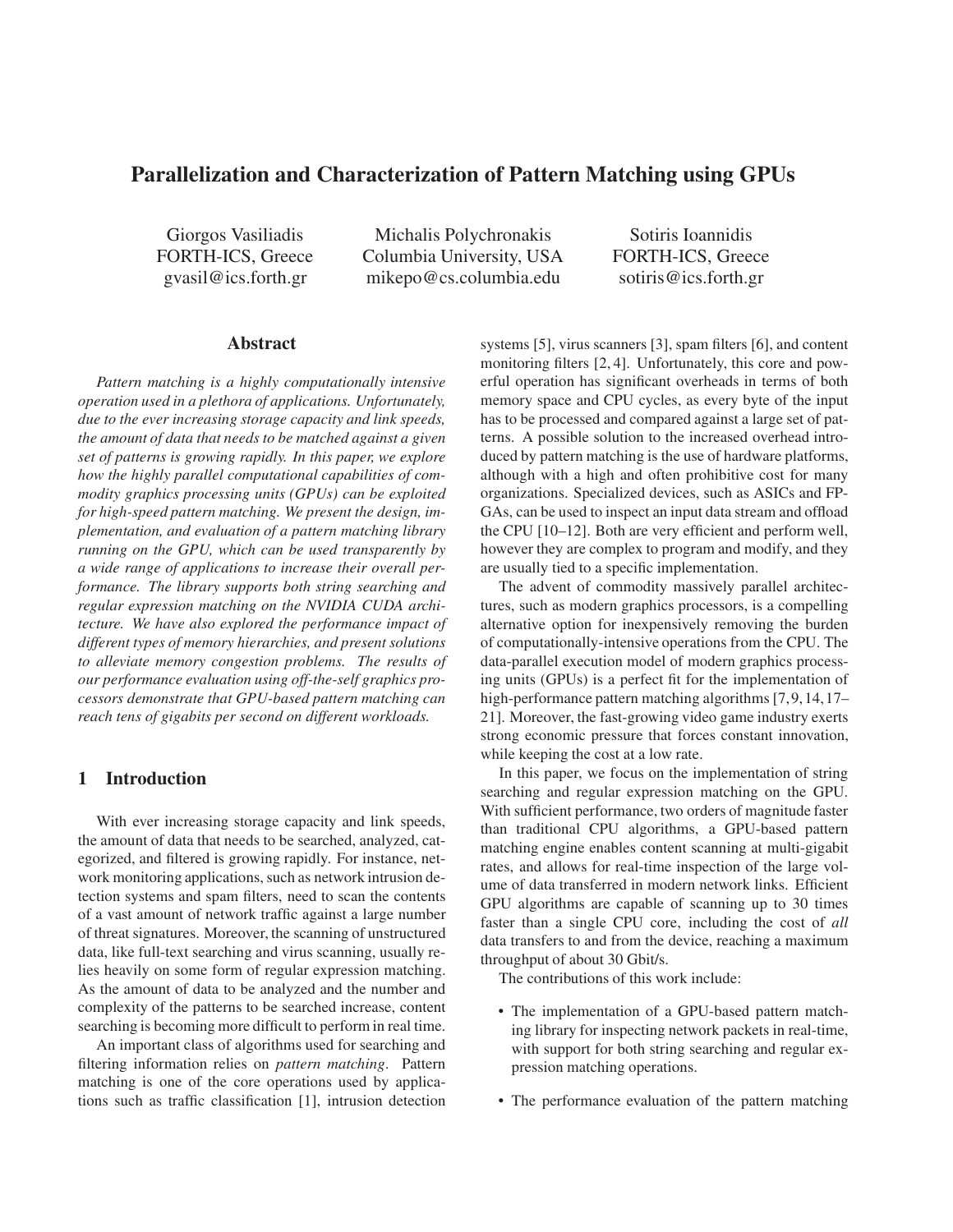engine using different memory hierarchies that modern graphics processors provide. We characterize the performance of our implementation on different types of memory, and identify the setup that performs best.

• An efficient packet buffering scheme for transferring network packets to the memory space of the GPU for inspection. Our scheme is quite efficient on different packet lengths, alleviating the performance degradation that small packets incur in previous implementations. The overall packet processing throughput ranges between 6.49 Gbit/s for very small packets, up to 29.7 Gbit/s for packets with full payload.

### **2 Background**

### 2.1 Graphics Processors

Modern graphics processing units (GPUs) have evolved to massively parallel computational devices, containing hundreds of processing cores that can be used for generalpurpose computing beyond graphics rendering. The fundamental difference between CPUs and GPUs comes from how transistors are assigned to different tasks in the processor. A GPU devotes most of its die area to a large array of Arithmetic Logic Units (ALUs). In contrast, most CPU resources serve a large cache hierarchy and a control plane for sophisticated acceleration of a single thread.

The architecture of modern GPUs is based on a set of *multiprocessors*, each of which contains a set of *stream processors* operating on SIMD (Single Instruction Multiple Data) programs. For this reason, a GPU is ideal for parallel applications requiring high memory bandwidth to access different sets of data. Both NVIDIA and AMD provide convenient programming libraries to use their GPUs as a general purpose processor (GPGPU), capable of executing a very high number of threads in parallel.

A unit of work issued by the host computer to the GPU is called a *kernel*. A typical GPU kernel execution takes the following four steps: (i) the DMA controller transfers input data from host memory to GPU memory; (ii) a host program instructs the GPU to launch the kernel; (iii) the GPU executes threads in parallel; and (iv) the DMA controller transfers the results data back to host memory from device memory. A kernel is executed on the device as many different *threads* organized in *thread blocks*, and each multiprocessor executes one or more thread blocks.

A fast shared memory is managed explicitly by the programmer among thread blocks. The *global*, *constant*, and *texture* memory spaces can be read from or written to by the host, are persistent across kernel launches by the same application, and are optimized for different memory usages [13].

In the new Fermi architecture, each multiprocessor has 32 stream processors, instead of eight in the previous generation. The GTX480 graphics card, that we used in this work, contains 15 multiprocessors. In addition, each multiprocessor has 16–48 KB of L1 cache, while all multiprocessors share 768 KB of coherent L2 cache (both handled by the GPU automatically). The shared memory is increased from 16 to 48 KB, however shared memory and L1 cache must add up to 64 KB in total, as they are implemented using the same physical memory.

#### 2.2 Pattern Matching

String searching and regular expression matching are two of the most common pattern matching operations. In string searching, a set of fixed strings is searched in a body of text. Regular expressions, on the other hand, offer significant advantages, providing flexibility and expressiveness in specifying the context of each match. In addition to matching strings of text, they offer wild-card characters, logical operators, repeating patterns, range constraints, and recursive forms. Thus, a single regular expression can cover a large number of individual string representations.

Both string patterns and regular expressions can be matched efficiently by compiling the patterns into a *Deterministic Finite Automaton (DFA)*. A sequence of n bytes can be processed using  $O(n)$  operations irrespectively of the number of patterns, which is very efficient in terms of speed. This is achieved because at any state, every possible input byte leads to *at most* one new state.

Aiming to take advantage of the extreme thread-level parallelism of modern GPUs, we have parallelized the DFAbased matching process by splitting the input data stream into different chunks. Each chunk is scanned independently by a different thread using the same automaton that is stored in device memory. Although threads use the same automaton, each thread maintains its own state, eliminating any need for communication between them.

#### **2.2.1 Regular Expressions and Finite Automata**

A regular expression is a very convenient form of representing a set of strings. They are usually used to give a concise description of a set of patterns, without having to list all of them. For example, the expression  $(a | b) * aa$  represents the infinite set  $\{$  "*aa"*, "*aaa"*, "*baa"*, "*abaa"*, ...}, which is the set of all strings with characters *a* and *b* that end in *aa*. Formally, a regular expression contains at least one of the operations described in Table 1.

A deterministic finite automaton (DFA) represents a finite state machine that recognizes a regular expression. A finite automaton is represented by the 5-tuple ( $\Sigma$ ,  $Q$ ,  $T$ ,  $q_0$ , F), where:  $\Sigma$  is the alphabet,  $Q$  is the set of states,  $T$  is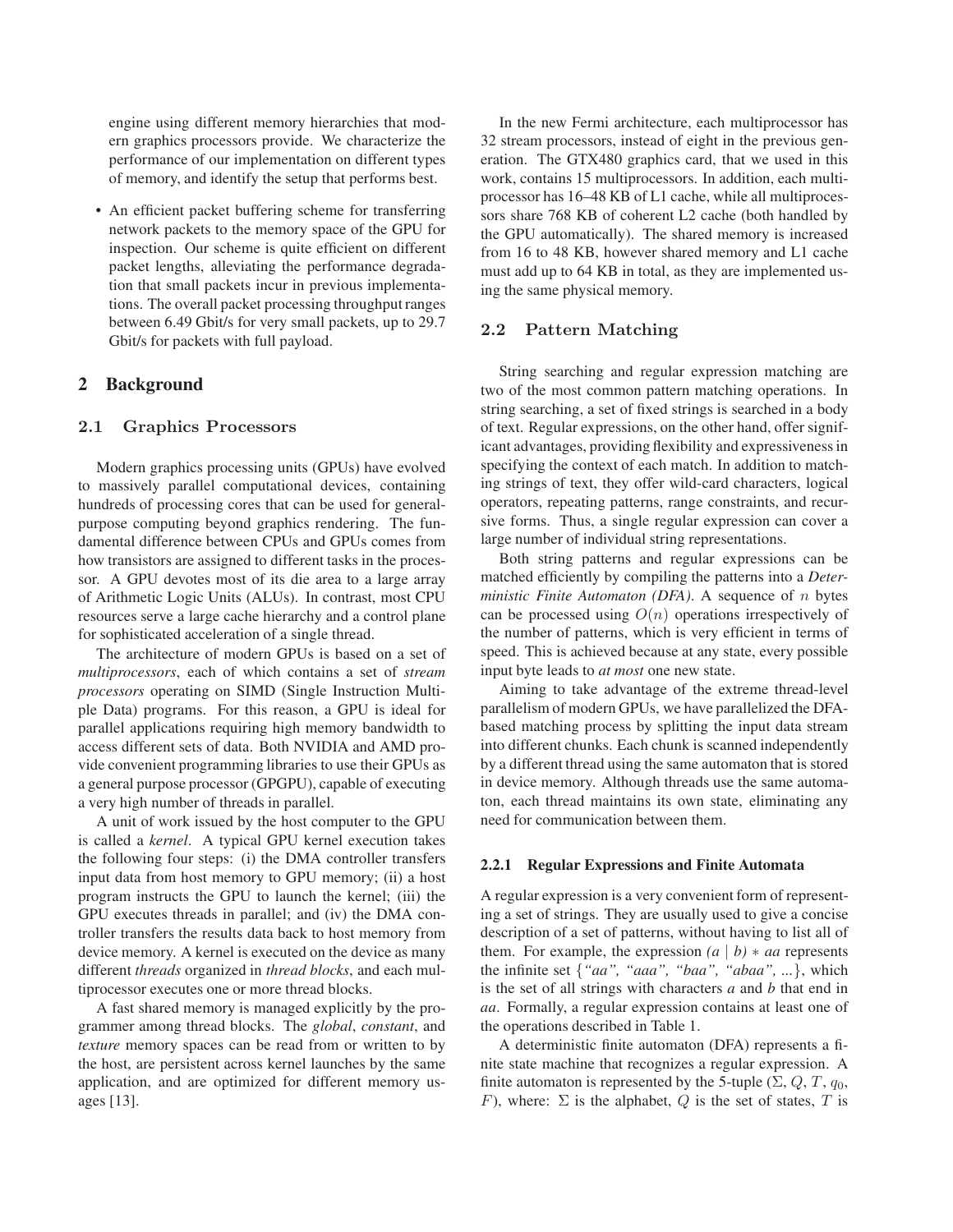| Name:         | Reg.       | Designation                                                                                 |  |  |  |  |  |
|---------------|------------|---------------------------------------------------------------------------------------------|--|--|--|--|--|
|               | Expr.      |                                                                                             |  |  |  |  |  |
| Epsilon       | $\epsilon$ | ,, ,,                                                                                       |  |  |  |  |  |
| Character     | $\alpha$   | For some character $\alpha$ .                                                               |  |  |  |  |  |
| Concatenation | <b>RS</b>  | Denoting the set $\{\alpha\beta   \alpha \text{ in } R \text{ and } \beta \text{ in } S\}.$ |  |  |  |  |  |
|               |            | e.g., {"ab"}{"d", "ef"} = {"abd", "abef"}                                                   |  |  |  |  |  |
| Alternation   | R S        | Denoting the set union of $R$ and $S$ .                                                     |  |  |  |  |  |
|               |            | e.g., {"ab"} {"ab","d","ef"} = {"ab","d","ef"}.                                             |  |  |  |  |  |
|               |            | Denoting the smallest super-set of $R$ that                                                 |  |  |  |  |  |
|               |            | contains $\epsilon$ and is closed under string                                              |  |  |  |  |  |
| Kleene star   | $A*$       | concatenation.                                                                              |  |  |  |  |  |
|               |            | This is the set of all strings that can be.                                                 |  |  |  |  |  |
|               |            | made by concatenating zero or more                                                          |  |  |  |  |  |
|               |            | strings in $R$ .                                                                            |  |  |  |  |  |
|               |            | e.g., $\{$ "ab", "c" $\}$ * =                                                               |  |  |  |  |  |
|               |            | $\{\epsilon$ ,"ab","c","abab","abc","cab","ababab",}                                        |  |  |  |  |  |

**Table 1. Regular expression operations.**

the transition function,  $q_0$  is the initial state, and F is the set of final states. Given an input string  $I_0I_1...I_N$ , a DFA processes the input as follows: At step 0, the DFA is in state  $s_0 = q_0$ . At each subsequent step i, the DFA transitions into state  $s_i = T(s_{i-1}, I_i)$ . To alleviate backtracking at the matching phase, each transition is unique for every state and character combination.

A DFA accepts a string if, starting from the initial state and moving from state to state, it reaches a final state. The transition function can be represented by a two-dimensional table T, which defines the next state  $T[s, c]$  for a state s and a character c. For example, the regular expression  $(abc+)$  + is recognized by the DFA shown in Figure 1. The automaton has four states, state 0 is the start state, and state 3 is the only final state.

#### **2.2.2 Converting a Regular Expression into a Deterministic Finite Automaton**

Many existing tools that use regular expressions, such as grep(1), flex(1) and pcre(3), have support for converting regular expressions into DFAs. The most common approach is to first compile them into *non-deterministic finite automata* (NFAs), and then convert them into DFAs. We follow the same approach, and first convert each regular expression into a NFA using the Thompson algorithm [15]. The generated NFA is then converted to a DFA incrementally, using the *Subset Construction* algorithm. The basic idea of subset construction is to define a DFA in which each state is a set of states of the corresponding NFA. The resulting DFA achieves  $O(1)$  computational cost for each consumed character of the input during the matching phase.

Each DFA is represented as a two-dimensional state table array that is mapped on the memory space of the GPU. The dimensions of the array are equal to the number of states and the size of the alphabet (256 in our case), respectively. Each cell contains the next state to move to, as well as an indication of whether the state is a final state or not. Since



**Figure 1. The DFA state machine (a) and the state transition table (b) for the regular expression** (abc+)+**.**

transition numbers may be positive integers only, we represent final states as negative numbers. Whenever the state machine reaches into a state that is represented by a negative number, it considers it as a final state and reports a match at the current input offset.

## **3 Implementation**

We have developed a library for executing both string searching and regular expression matching operations on the GPU. The library provides functions for inspecting network packets, and returning any matches found back to the application. The searching functions have support for processing input data either from a saved trace file, or directly from the network interface. This allows the library to be transparently used by a broad range of applications to offload their costly pattern matching operations to the GPU, and thus increase their overall performance.

Initially, all patterns are compiled to DFA state tables. The user is able to compile each pattern to a separate DFA, or combine many different patterns to a single one. The compilation process is performed offline by the CPU, usually during the initialization phase of the user application. The state table is then copied and mapped to the memory space of the GPU. At the searching phase, each thread searches a different portion (i.e., a separate network packet) of the input data stream. In order to fully utilize the dataparallel capabilities of the GPU, the library creates a large number of threads that run simultaneously. The core processing loop splits the input packets, and distributes them for processing to different threads.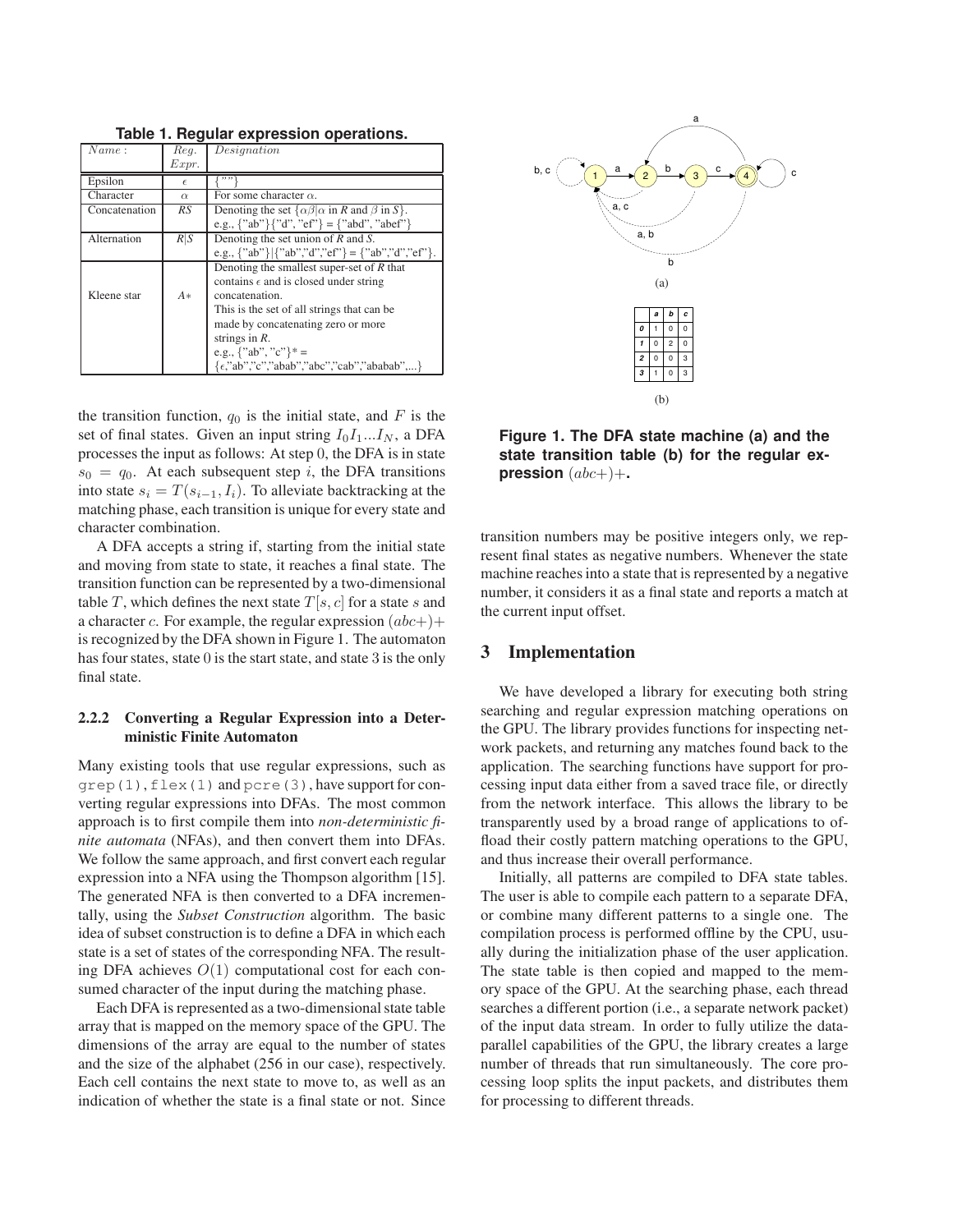| <b>Buffer Size</b>           | 1KB  | 4KB | 64KB | 256KB | 1MB  | 16MB |
|------------------------------|------|-----|------|-------|------|------|
| <b>Host to Device</b>   2.04 |      |     | 34.4 |       | 44.6 |      |
| Device to Host               | 2.03 | 6.7 |      |       | 24.6 | 24.9 |

#### **Table 2. Data transfer rate between host and device (Gbit/s).**

#### 3.1 Transferring Network Packets to the GPU

The first thing to consider is the transfer of the packets to the memory space of the GPU. A major bottleneck for this operation, is the extra overhead, caused by the PCIe bus that interconnects the graphics card with the base system. The bandwidth of the PCIe bus has evolved over the last versions—v2.0 is able to perform at 512 MB/s per x1 lane. This results to 8 GB/s overall throughput for a PCIe x16 graphics card. Unfortunately, the PCIe bus suffers many overheads, especially for small data transfers. Table 2 shows the transfer rate to move data to a single GPU device, and vice versa. We observe that with a large buffer, the rate for transferring to the device is over  $45$  Gbit/s,<sup>1</sup> while transferring from device to host decreases to about 25 Gbit/s. The asymmetry in the data transferring throughput from the device, is probably related to our corresponding hardware setup (i.e., the interconnection between the motherboard and the graphics cards), and has been observed by other researchers too [8]. We speculate that future motherboards will alleviate this asymmetry.

As a consequence, network packets are transferred to the memory space of the GPU in batches. A separate packet buffer is allocated to collect the incoming packets. Whenever the buffer gets full, all packets are transferred to the GPU in one operation. As we will see in Section 4.3, the format of the packet buffer plays a significant role in the overall packet processing throughput. First, it affects the transferring overheads, as small data transfer units achieve a reduced bandwidth due to PCIe and DMA overheads. Second, the packet buffer scheme affects the parallelization approach, i.e., the distribution of the network packets to the stream processors. The simplest the buffer format, the better the parallelization scheme.

In this work, we have implemented two different approaches for collecting packets. The first uses fixed buckets for storing the network packets, and has been previously adapted in similar works [17,18]. The second approach uses a more sophisticated, index-based, scheme. Instead of preallocating a different, fixed-size, bucket for each packet, all packets are stored back-to-back into a serial packet buffer.



(b) Packets are stored sequentially and indexed by a separate directory.

#### **Figure 2. Different packet buffer formats.**

A separate index is maintained, that keeps pointers to the corresponding offsets in the buffer, as shown in Figure 2(b). Each thread reads the corresponding packet offset independently, using its own thread number, without any lock or synchronization mechanism needed. In order to avoid an extra transaction over the PCIe bus, the index array is stored in the beginning of the packet buffer. The packet buffer and the indices are transferred to the GPU at once, adding a minor transfer cost, since the size of the index array is quite small in regards to the size of the packet buffer.

#### 3.2 Pattern Matching on the GPU

During scanning, the algorithm moves over the input data stream one byte at a time, as shown in Figure 3. For each consumed byte, the matching algorithm switches the current state according to the state transition table. The pattern matching is performed byte-wise, meaning that we have an input width of eight bits and an alphabet size of  $2^8 = 256$ . Thus, each state will contain 256 pointers to other states. The size of the DFA state transition table is  $|\#States| * 1024$  bytes, where every pointer occupies four bytes of storage. When a final-state is reached, a match has been found, and the corresponding offset is marked. The format of the state table allows its easy mapping to the different memory types that modern GPUs offer. Mapping the state table to each memory yield different performance improvements, as we will see in Section 4.2.

<sup>&</sup>lt;sup>1</sup>The deviation from the theoretical 64 Gbit/s throughput arises from the 8b/10b encoding scheme at the physical level. The scheme ensures that strings of consecutive binary digits are limited in length.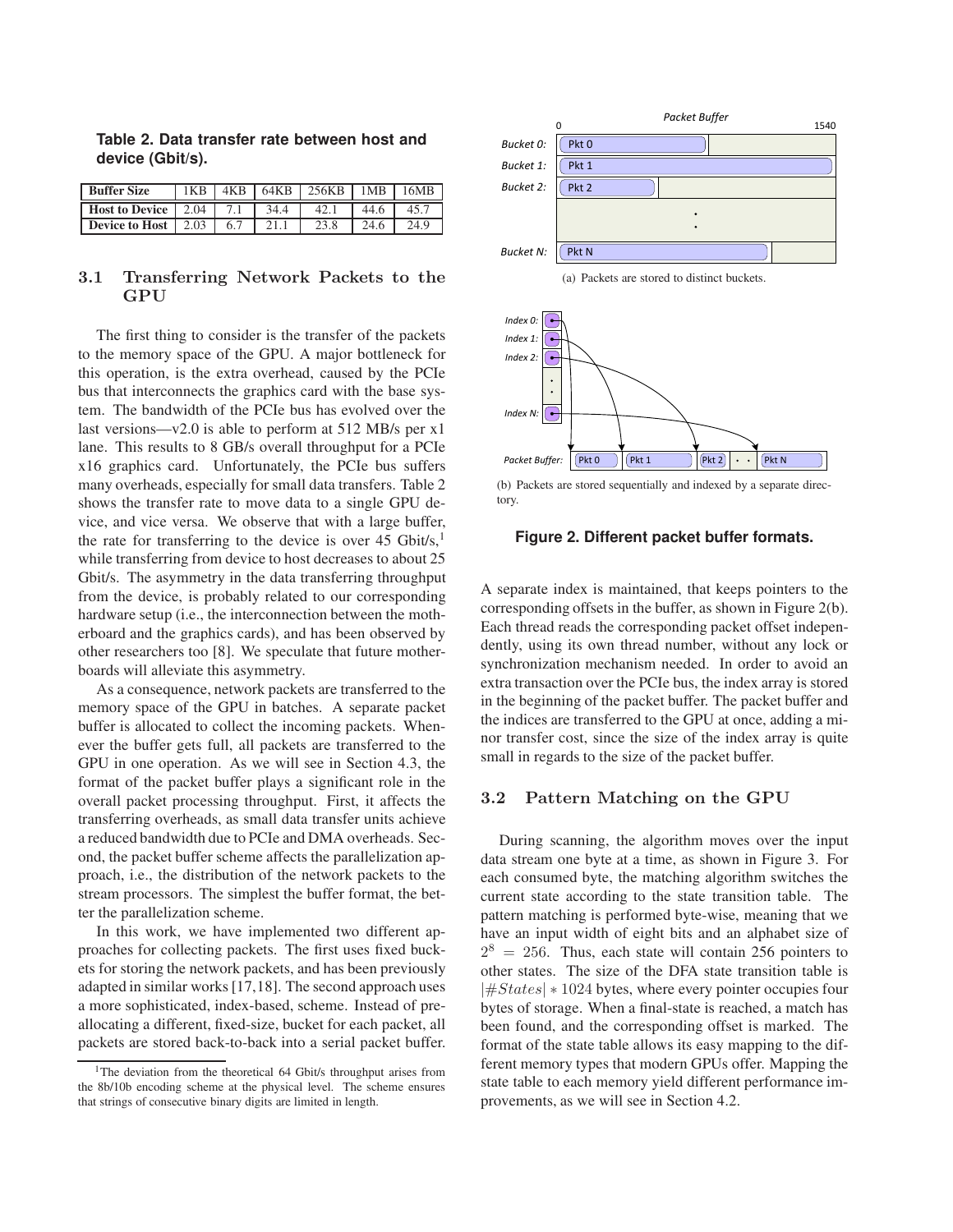

**Figure 3. DFA matching on the GPU.**

We take advantage of all the available streaming processors of the GPU and utilize them by creating multiple data processing threads. An important design decision is how to assign the input data to each thread. Due to the nature of fine-grained parallelism, we follow the simplest approach and assign a different packet to each thread. This allows the threads to operate independently and avoid any state exchange or synchronization. A potential drawback is the asymmetrical processing effort, due to the packets length variation. However, this is not a problem since the size of a typical network packet lies between 40 and 1500 bytes (as of Ethernet links). In addition, we have try to sort the packets, in order to minimize divergence of control flow, however the cost of sorting is proportionally larger than the gains from the symmetric processing.

Every time a thread matches a pattern, it reports it by appending it in an array that has been previously allocated in the global device memory. Each thread maintains its own memory space inside the array, hence adding new matches can be performed in parallel, without the need of synchronization. For each packet, we maintain a counter for storing the total number of matches found in the packet, and a fixed number of entries (currently 32) for saving the exact matching offsets inside the packet. The match counter allows the quick iteration of the matches at the CPU side, without reading all the entries of the array. Unfortunately, in case the counter exceeds 32, the portion of the packet, starting from the last matching offset up to the end, needs to be rescanned from the CPU, since only the first 32 matches will be reported by the GPU. The intuition behind this scheme is that it is better to keep the transferring costs low, by maintaining a small buffer for the results, rather than sacrificing the overall throughput in order to be more precise for distinct cases. In other words, having 32 matching offsets for 1500-byte packets is fair enough for the majority of network applications that rely on pattern matching, such as NIDS and traffic classification applications.



**Figure 4. Multi-thread pattern matching on the GPU.**

### 3.3 Optimized Device Memory Management

The two major tasks of DFA matching, as described in the previous section, is reading the input data and fetching the next state from the device memory. These memory transfers can take up to several hundreds of nanoseconds, depending on the stream conditions and congestion.

In general, memory latencies can be hidden by running many threads in parallel. Multiple threads can improve the utilization of the memory subsystem by overlapping data transfer with computation. To obtain the highest level of performance, we performed several tests to determine how the computational throughput is affected by the number of threads. In Section 4.2 we discuss how the memory subsystem is utilized when there is a large number of threads running in parallel.

Moreover, we have investigated storing the network packets and the DFA state table both in the global memory space, as well as in the texture memory space of the graphics card. The texture memory can be accessed in a random fashion for reading, without the need to follow any coalescence rules. Furthermore, texture fetches are cached, increasing the performance when read operations preserve locality. In advance, texture cache is optimized for 2D spatial locality; to that end, we have investigated the use of both 1D and 2D textures. A programming limitation when dealing with 2D textures, is that the maximum y-dimension is equal to 65,536. Therefore, in order to map large state tables, we split the initial table into several smaller (each of which contains  $64K$  states at most) and align them sequentially. In order to find the transitions of a given state at the matching phase, it is first divided with 65,536 in order to find the subtable that resides.

When using 1D linear memory, the maximum transition table that can be mapped to texture memory is 512 MB (to-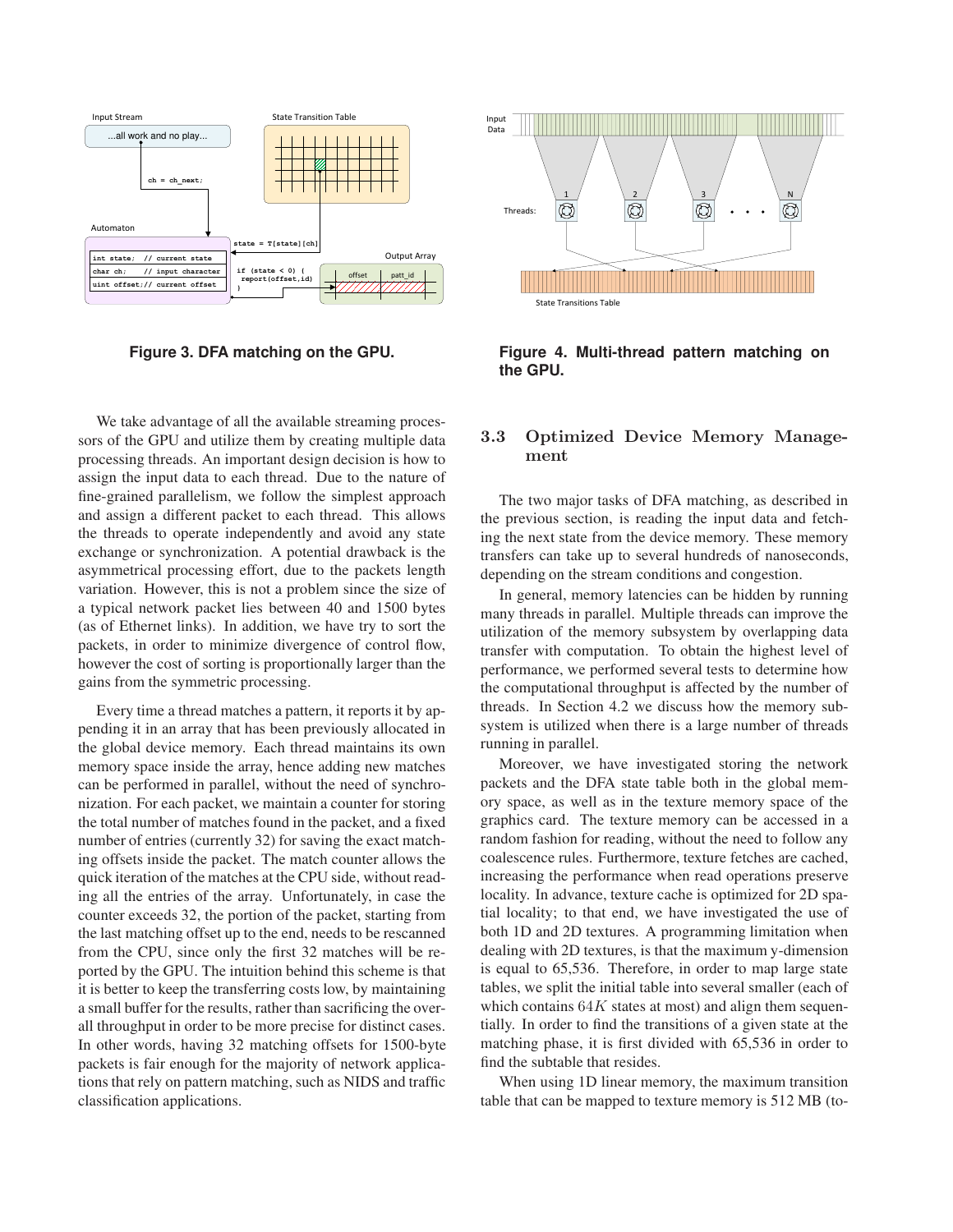talling 524,288 states, since each state holds 1024 bytes for transitions). The theoretical dimensions of the maximum 2D texture are equal to  $64K \times 32K$  elements, which are by far greater than the total amounts of memory that a modern GPU holds (i.e., up to 3 GB currently). Therefore, for cases that a single 1D state table is greater than 512 MB, we bind only the initial part of the table to the texture memory, leaving the rest in the global device memory.

Finally, one important optimization is related to the way the input data is loaded from the device memory. Since the input symbols belong to the ASCII alphabet, they are represented with 8 bits. However, the minimum size for every device memory transaction is 32 bytes. Thus, by reading the input stream one byte at a time, the overall memory throughput would be reduced by a factor of up to 32. To utilize the memory more efficiently, we redesigned the input reading process such that each thread is fetching multiple bytes at a time instead of one. We have explored fetching 4 or 16 bytes at a time using the char4 and int4 built-in data types, respectively. The int4 data type is the largest data type that can be used for texture alignment, allowing the utilization of about 50% of the memory bandwidth.

Finally, we tried to stage some data on the on-chip shared memory, but there was not any improvement due to the following reasons. First, the tradeoff of copying the data to the shared memory is worse than the benefit that the shared memory can provide, since each byte of the input is accessed only once. Second, by not using the shared memory, the performance of global memory accesses is boosted, since shared memory and L1-cache are implemented using the same physical memory. Therefore, in our implementation we do not take advantage of the shared memory. Nevertheless, input data are transferred in a 128-bit register using the int4 built-in data type, and are accessed byte-by-byte, through the  $.x, .y, .z$  and  $.w$  fields.

### 3.4 Host Memory Optimizations

In addition to optimizing the device memory usage, we considered two other optimizations: the use of *page-locked* (or *pinned*) memory, and the reduction of the number of transactions between the host and the GPU device.

The page-locked memory offers better performance, as it does not get swapped. Furthermore, it can be accessed directly by the GPU through DMA. Hence, the use of pagelocked memory improves the overall performance by reducing the data transferring costs to and from the GPU. The network packets are placed into a buffer allocated from pagelocked memory through the CUDA driver. The buffer is then transferred through DMA from the physical memory of the host to the device memory of the GPU. To further improve performance, we use a large buffer to store the contents of multiple network packets, which is then transferred

| Table 3. Memory requirements and properties |  |
|---------------------------------------------|--|
| of each pattern set.                        |  |

|                  | <b>#Patterns</b> | Min./Max./Avg. Pattern | <b>DFA Size</b> |
|------------------|------------------|------------------------|-----------------|
| SET <sub>1</sub> | 2,000            | 5/34/19.42             | 33.02 MB        |
| SET <sub>2</sub> | 10,000           | 5/34/19.57             | 162.14 MB       |
| SET3             | 30,000           | 5/34/19.57             | 478.36 MB       |
| SET4             | 50,000           | 5/34/19.53             | 799.76 MB       |

to the GPU in a single transaction. This results in a reduction of I/O transactions over the PCI Express bus.

#### **4 Performance Evaluation**

*Hardware*. For our testbed we used the NVIDIA GeForce GTX480 graphics card. The GPU is equipped with 480 cores organized in 15 multiprocessors and 1.5GB of GDDR5 memory. Our base system is equipped with an Intel Xeon E5520 Quad-core CPU at 2.66GHz with 8192KB of L3-cache, and a total of 12GB of memory. The GPU is interconnected using a PCIe 2.0 x16 bus.

*Data Sets*. We use synthetic network traces and synthetic patterns, in order to control the impact of the network packet sizes and the size of the patterns to the overall performance. The content of the packets, as well as the patterns, are completely random, following a uniform distribution from the ASCII alphabet. Table 4 shows the properties of the patterns and the memory requirements of the generated DFA state machine. In all experiments, the data to be scanned are transferred from the host memory, to the GPU memory space in batches.

The structure of the input data force the matching engine to exercise most of the code branches in all scenarios. Due to their high entropy, random workloads can be assumed quite representative for evaluating pattern matching [16]; specific scenarios, like virus detection or traffic classification may perform better, due to the lower entropy between the scanned content and the patterns themself.

### 4.1 Fetching the packets from the device memory

In our first experiment, we evaluate the performance of reading the packets from the memory of the GPU, using different sized word accesses. Figure 5 shows the performance achieved when fetching 1, 4, and 8 bytes at a time. The horizontal axis corresponds to the number of packets processed at once. Each packet is processed by one thread, hence the number of packets is equal to the number of threads. The network packets (1500-bytes long) reside on the global device memory. Each byte in the packet requires two memory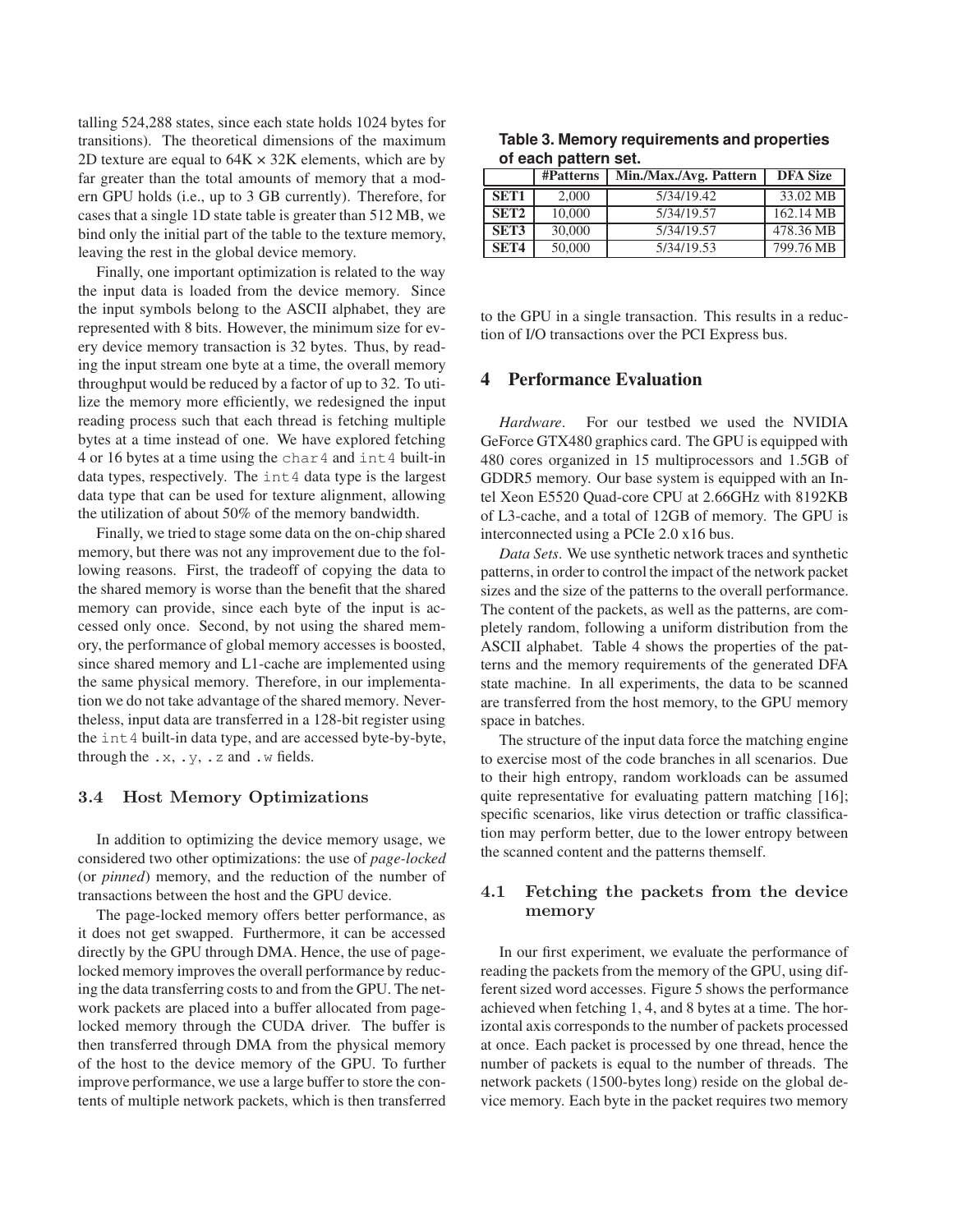

**Figure 5. Impact of word accesses when fetching data from the global device memory.**

accesses: one access for fetching the contents of the packet, and one access to the state machine, in order to find the next state to traverse.

As we increase the number of threads, the multithreaded capabilities of the GPU at hiding memory latencies, results to an increase in the throughput sustained by the GPU. An interesting observation is that performance levels-off proportionally to the size of the word accesses. For example, when fetching the input data one byte at a time, we observe that the throughput sustained by the GPU remains constant after processing 4096 packets at a time. Moreover, using the char4 and int4 data types for loading the data from the device memory has a positive impact to overall performance. When reading the data one-byte at a time, unused bytes are transferred for every device memory transaction, since the minimum size per transaction is 32 bytes. The char4 type uses four bytes per transaction and boosts the performance up to four times. With 16 bytes per transaction using the int4 type, an additional performance boost of 300% is achieved, while the plateau starts when using 24576 threads.

It is clear that reducing the number of memory transactions from the device memory, results in a significant increase of the processing throughput. Finally, we observe a performance degradation, when moving from 12288 to 16384 threads, which we speculate that is related to the internal GPU thread scheduler.

### 4.2 Evaluating Memory Hierarchies

Figure 6 shows the raw processing throughput obtained for different types of memories. The horizontal axis corresponds to the number of packets processed at once. Each thread process a different packet in isolation, fetching 16 bytes at once, which performs better as we have shown in the previous experiment. By storing the network packets and the state table to different types of memory, we measure how each type affects the processing throughput.



**Figure 6. Memory accesses impact on DFA matching.**

Storing the state table as a 2D texture significantly decreases the overall throughput. We speculate that state table accesses exhibits bad 2D spatial locality, hence the 2D optimized textured cache reduces the performance. In contrast, when accessing the network packets, the 2D textures sustain the best performance. All threads achieve coalesced reads when accessing packet data, in contrast to DFA matching that exhibits irregular memory accesses. This irregularity might lead to cache thrashing, and it results in very poor performance.

Regarding packet accesses, we observe that 1D texture memory improves about 20% the performance, while 2D textures provide a 50% improvement over global device memory. On the other hand, global device memory and 1D texture differ slightly for state table accesses, with global memory providing about 10% better performance. The GPU contains caches for both types of memory—a 12KB L1-cache per multiprocessor for texture memory, and a 16KB L1-cache per multiprocessor for global memory hence the performance is almost the same for state table accesses. When there is a cache hit, the latency for a fetch is only a few cycles, against the hundreds of cycles required to access the global memory.

An interesting observation, is that texture memory seems to fit better for packet accesses, in contrast to state table accesses that performs better on global device memory. Although texture memory does not require to follow any coalescence patterns, it seems that is expose better cache performance.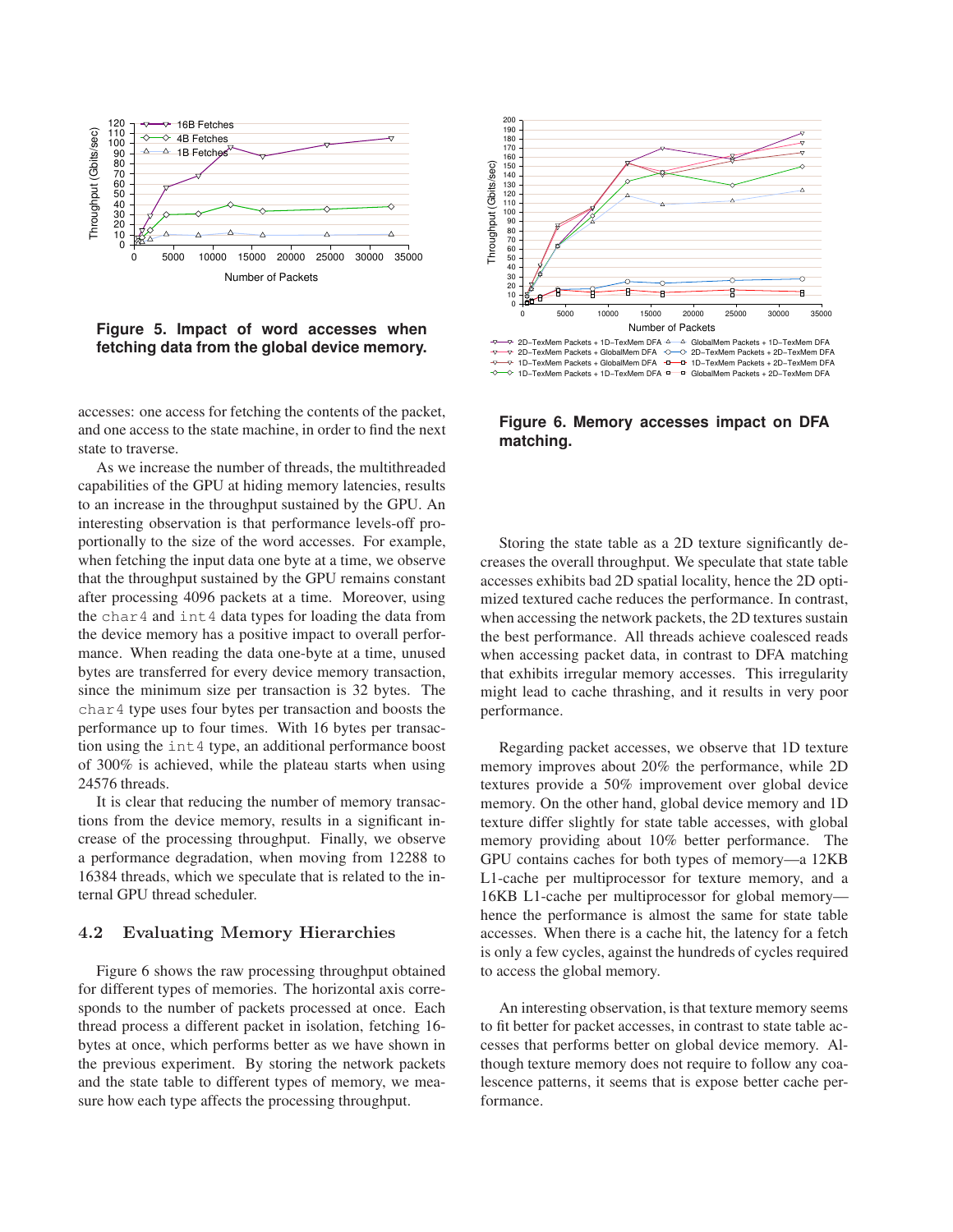

**Figure 7. Throughput sustained including data transfers.**

#### 4.3 Bucket-based vs. Index-based packet buffer

In the previous experiments, we evaluated the throughput sustained from the GPU alone, when packet data reside on the device memory. Unfortunately, graphics cards act as a coprocessor in computer systems, hence it is essential that data have to be transferred from the host memory, to the memory of the graphics card, over the PCIe bus. Therefore, the transferring scheme of the data plays a significant role in the overall performance.

Figure 7 shows the throughput of pattern matching, using the fixed-buckets transferring scheme used in previous works [18, 20]. We also include the throughput sustained when data reside on the GPU memory, for comparison reasons. When data transfers are not included, we can see that the throughput achieved decreases when packet size increase. For 100-byte packets, the GPU computational throughput raises to 2023.7 Gbit/s, that fall to 186 Gbit/s for 1500-byte packets. Smaller packets require less memory accesses, hence do not suffer from excessive memory latencies, as larger packets do. Unfortunately, the PCIe transfers introduce a significant overhead to the overall throughput, that is further influenced by the size of the packets.<sup>2</sup> For example, full-payload packets provide a 27.1 Gbit/s throughput, while 200-byte and 100-byte packets fall to 4.3 Gbit/s and 1.4 Gbit/s respectively, resulting to a 20x times deviation. The fixed-bucket buffer, shown in Figure 2(a), suffer from redundant data transfers, when small packets are collected. Since each bucket is 1500 bytes, only the 1/15 of the total space is utilized for a 100-byte packet.

In Figure 8, we compare our novel indexed packet buffer scheme with the fixed-bucket array that was used in previous works. The performance for full-payload packets is



**Figure 8. Buckets versus Index Packet Buffer.**

the same, hence our index-based scheme does not affect the data parallelism at the scanning phase. For the fixed-bucket scheme, full-payload packets provide the best-case performance. Smaller packet sizes results to lower space utilization in the fixed-bucket array. On the other hand, our indexbased scheme provides better space consumption, therefore the performance is higher for small packets. Even for tiny packets (i.e., 100 bytes length) the performance is about 5 times better, resulting to 6.49 Gbit/s throughput. The equivalent performance for the single CPU core implementation is 0.72 Gbit/s, hence our GPU version achieves the performance that (assuming an ideal parallelization) would be achieved using 41.2 CPU cores for 1500-byte packets, and 8.75 CPU cores for 100-byte packets.

The reason the performance of our index-based buffer still degrades when packet sizes decrease, is the extra cost spent for transferring and processing the matching results on the CPU side—since we allocate a separate space for each packet in order to store the matches, increasing the number of packets results to larger results transfers and more overhead at iterating through the returned matches.

#### 4.4 Scalability to number of patterns

In the next experiment we evaluate how our experiment scales with the number of patterns. We used the sets of patterns shown in Table 4, and gave as input full-payload packets. Figure 9 shows the maximum throughput achieved for our pattern matching implementation to perform searches through rule-sets of sizes 2,000 up to 50,000 rules. We observe that the throughput remains constant independently of the number of patterns, a behavior expected for a DFA approach.

#### 4.5 Scaling Factor

To measure how our optimized GPU pattern matching implementation has improved during the evolution of GPU models, we used three additional older-generation graphics

<sup>2</sup>The size of the packets include the headers of all encapsulated protocols (i.e., TCP/UDP, IP, and Ethernet), summing to 40 bytes size. At pattern matching, headers are ignored and only the payload is scanned.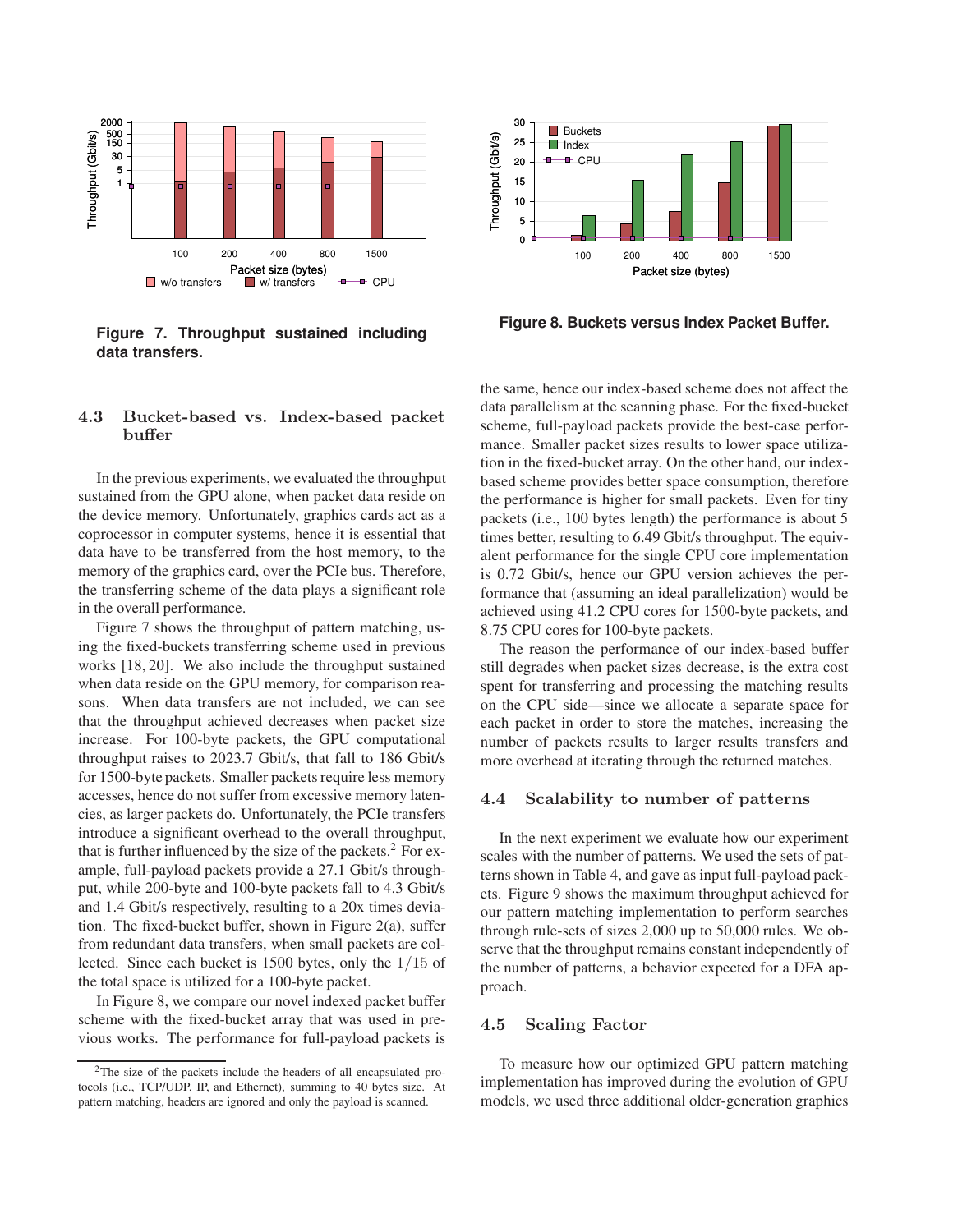

**Figure 9. Overall throughput for different pattern numbers.**



**Figure 10. Performance sustained by our pattern matching implementation with all optimizations described in Section 3.3, on different generation of GPU and CPU models.**

cards: a GeForce 8800GT, which was released on December 2007, a GeForce 9800GX2 released 4 months later, on March 2008, and a GTX295 released on January 2009. We only measure the raw computational throughput achieved on the GPU (no data transfers over the PCIe are included). Figure 10 shows that in less than two years, the computational throughput has increased about 6 times, from 28.1 Gbit/s to over 180 Gbit/s.

It must be noted that GTX295 consists of two printed circuit boards (PCBs). Since we measure execution time for both boards, the computational throughput achieved reaches the performance of GTX480. However, if we include the data transfers, the throughput of GTX295 matches half of the throughput of GTX480, since both PCBs use the same PCIe bus. For comparison reasons, we also measured and include the respective numbers for various generations of CPUs.

## **5 Related Work**

Improving the performance of pattern matching algorithms has been extensively studied over the years. Specifically, the advent of general-purpose graphics processors has led researchers toward implementing pattern matching algorithms on GPUs. Gnort [18, 20] was the first attempt that sufficiently utilized the graphics processors for string searching and regular expression matching operations. For performance issues, Gnort utilized a DFA for pattern matching, at the cost of high memory utilization. GrAVity [19] reduces the memory consumptions of the resulting DFA, by compiling only the prefices (i.e., the first  $n$ -bytes) of the virus signatures.

Other approaches, adopt non-deterministic automata, allowing the compilation of very large and complex rule sets that are otherwise hard to treat [7]. Furthermore, Gnort takes advantage of DMA and the asynchronous execution of modern GPUs, to partially hide the data transfer costs from the host memory to the device memory, and vice versa. Therefore, Gnort imposes concurrency between the operations handled by the CPU and the GPU. Many other approaches followed the above scheme [9], without significant differences in the architecture and the performance benefits.

In order to speed-up the pattern matching computation on the GPU, Smith et al. [14] and Tumeo et al. [16, 17], redesigned the packet reading process, such that each thread is fetching four bytes at a time, instead of one. Since the input symbols belong to the ASCII alphabet, they are represented with 8 bits. However, the minimum size for every device memory transaction is 32 bytes. Thus, by reading the input stream one byte at a time, the overall memory throughput may be reduced by a factor of up to 32. To overcome this limitation, the authors use the char4 built-in data type (4 byte size), to read the content of each packet. Unfortunately, they do not experiment with larger word accesses (e.g., 16 byte offered by the int4 data type).

Our work differs from previous work in that we extensively explore *all* available memory hierarchies that modern GPUs are provide. In previous works, the authors used the texture memory for storing the state transition table, as well as the network packets. However, Fermi architecture provides caches for both texture and global memories, hence using both types of memories results to better cache performance.

In addition, most of the previous works do not concentrate on data transfers to the memory of the GPU. Although the pattern matching on the GPU can reach several hundreds of Gigabits per second (depending on the packet size), the limit factor of the end-to-end performance is the PCIe bus and the trasfer throughput that can sustain. Therefore, an important design decision for packet processing on the GPU is the transferring of the packets.